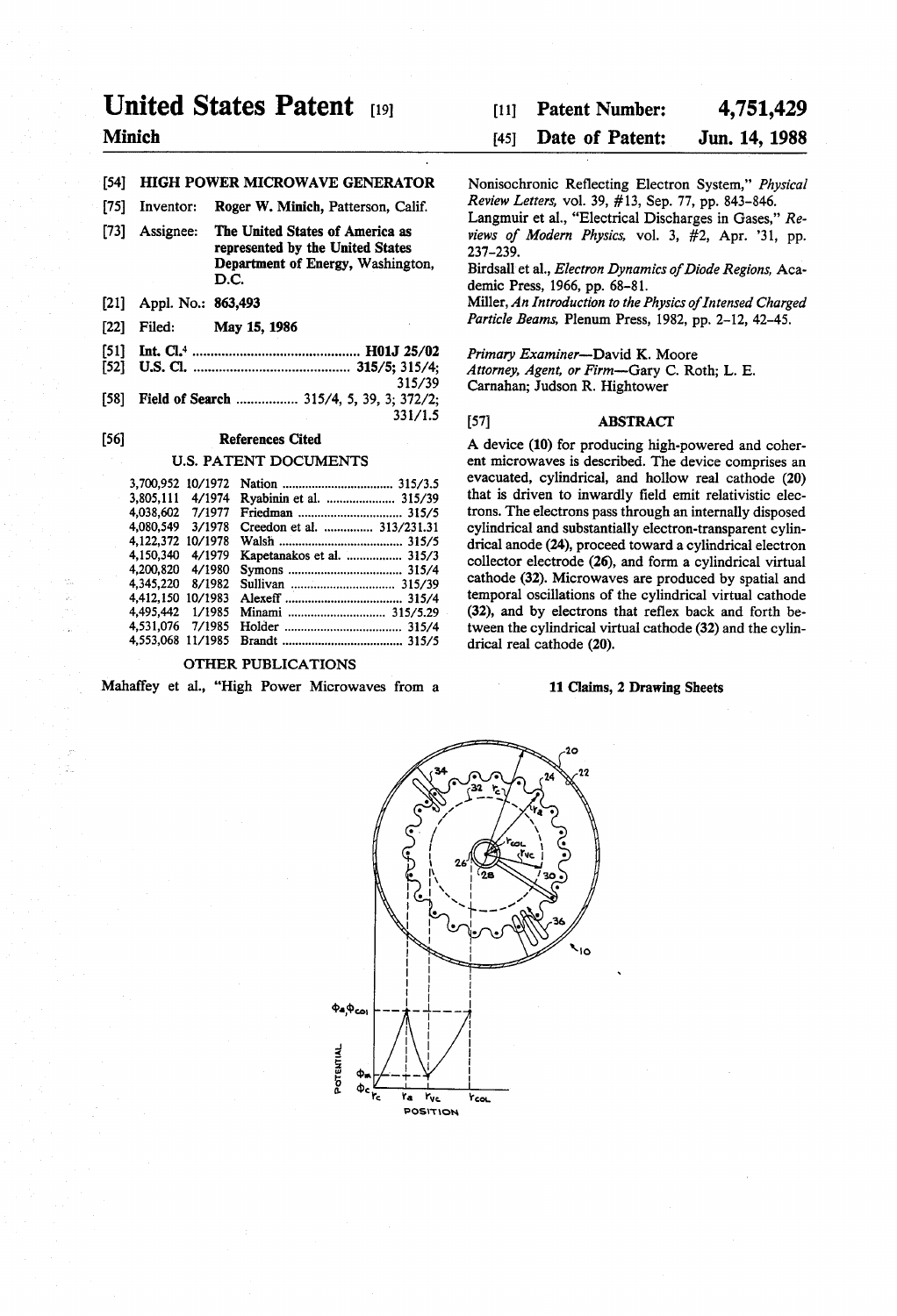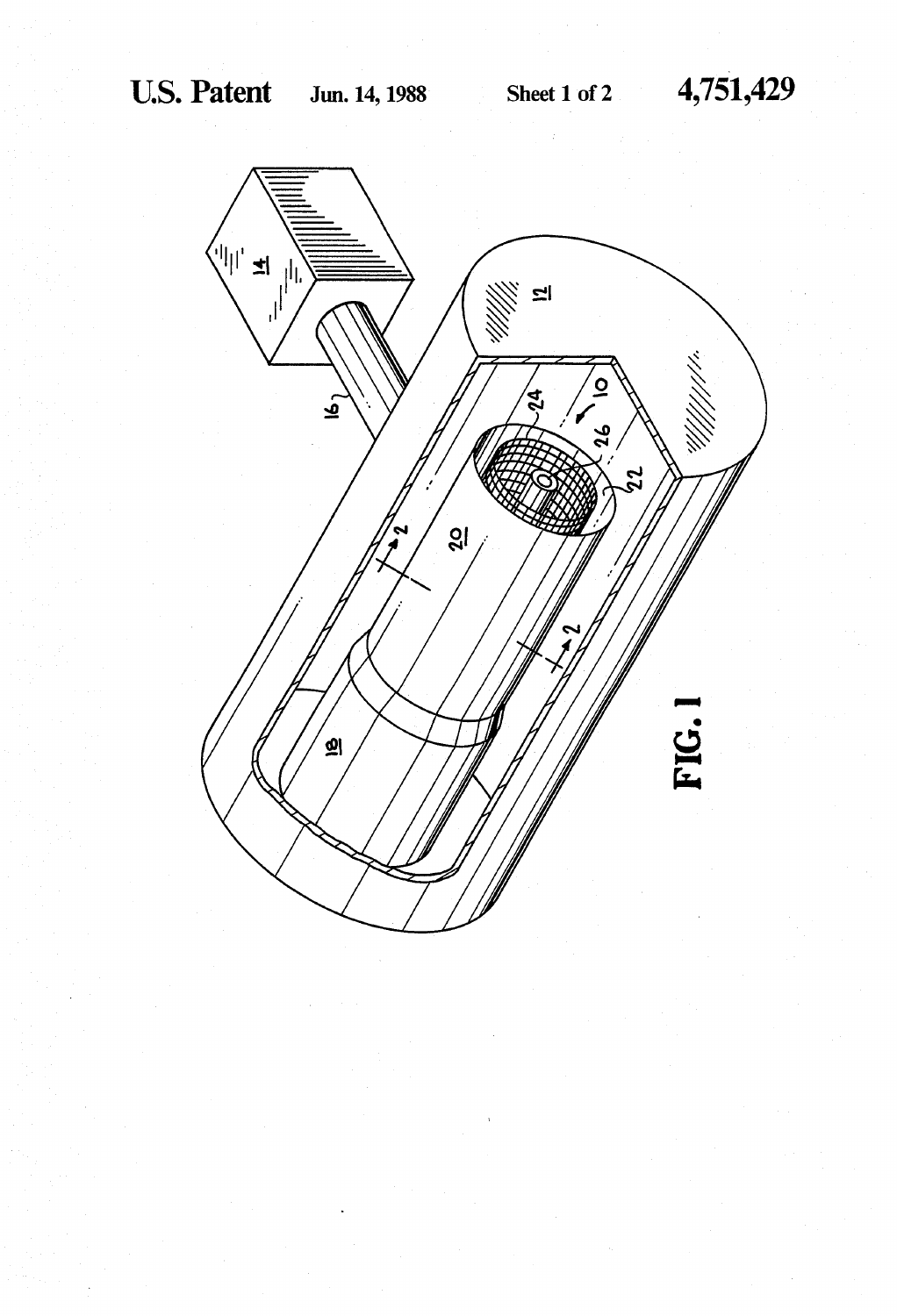

 $FIG. 2$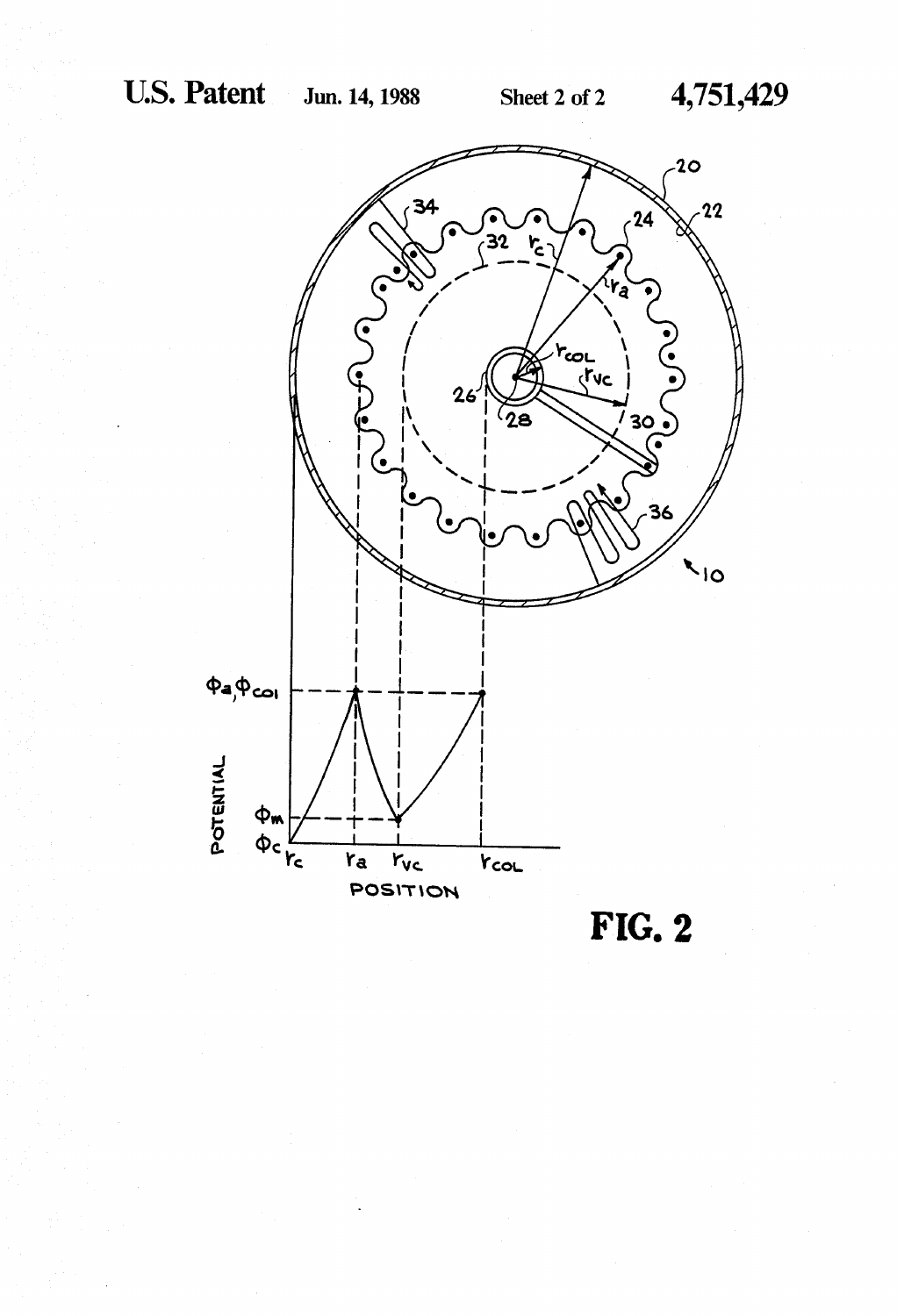# HIGH POWER MICROWAVE GENERATOR

# BACKGROUND OF THE INVENTION

The U.S. Government has rights in this invention pursuant to Contract No. W-7405-ENG-48 between the U.S. Department of Energy and the University of Cali fornia for the operation of the Lawrence Livermore National Laboratory.

The invention described herein relates generally to <sup>10</sup> method and apparatus for producing microwaves, and ing coherent high-power microwaves.

Microwaves, which may be used for many purposes, 15 occupy the region of the electromagnetic spectrum bounded by radio waves on the long wavelength side and by infrared waves on the short wavelength side. Although there are no sharp boundaries between these quencies in the range between about 10<sup>9</sup> Hz and  $3 \times 10^{11}$  Hz or, equivalently, to have free space wavelengths in the range between about 1 mm and 30 cm. regions, microwaves are often considered to have fre- 20

Low power multi-frequency microwaves can be sim ply generated as thermal radiation from warm bodies, <sub>25</sub> or as direct incoherent radiation from electrical sparks established across high voltage spark gaps. However, for present day applications, almost all modern micro wave generators are electronic devices which produce frequency-tunable, continuous-wave oscillations. These  $_{30}$ devices include magnetrons, klystrons, and traveling-<br>wave tubes. Magnetrons function when electrons, which are generated from a central axially disposed cylindrical cathode and moving under the combined axial magnetic field, interact synchronously with the traveling-wave components of a microwave standing wave pattern that is provided by an anode consisting of a series of quarter-wavelength cavity resonators sym metrically arranged around the cathode. force of a radial electric field and a externally produced  $35$ 

Klystrons function by having an axial, velocity modulated, bunched electron beam pass through an output cavity and transfer energy to the cavity that is subsequently coupled into a microwave transmission line. An external magnetic field parallel to the electron 45 beam axis holds the beam together by overcoming the electrostatic repulsion between electrons.

Traveling-wave tubes function as amplifiers when an axial beam of electrons, retained throughout the length<br>of the tube by focusing means such as an external, longi-<br>tudinal, fixed magnetic field, interacts continuously and over an appreciable distance with microwaves propagating along a slow-wave circuit.

Additionally, microwaves may be generated by less well known devices, such as the vircator, which func- 55 tions by having an axial beam of relativistic electrons, emitted from a planar cathode, pass through a planar electron-transparent anode. When the beam current exceeds the space-charge limit, a planar virtual cathode is formed which oscillates at the frequency of the gener-60 ated microwaves. Discussions related to the operating principles of the vircator may be found in Mahaffey et al, Phys. Rev. Lett. 39, 843 (1977); U.S. Pat. No. 4,150,340 issued Apr. 17, 1979 to Kapetanakos et al; and U.S. Pat. No. 4,345,220 issued Aug. 17, 1982 to Sullivan. 65

Another microwave producing device is the gyro tron, in which electrons on helical paths interact with an electromagnetic field. Teaching related to the oper ating principles of the gyrotron is found in U.S. Pat. No. 4,200,820 issued Apr. 29, 1980 to Symons.

Yet other microwave devices utilizing axially di rected electron beams are disclosed in U.S. Pat. No. 4,531,076 issued July 23, 1985 to Holder; U.S. Pat. No. 4,122,372 issued Oct. 24, 1978 to Walsh; U.S. Pat. No. 4,038,602 issued July 26, 1977 to Friedman; and U.S. Pat. No. 3,700,952 issued Oct. 24, 1972 to Nation.

Thus, even though there presently exist many different classes of electronic devices capable of producing microwaves at various power levels and efficiencies in view of the importance and extreme variety of micro wave technology there remains a continuing need for innovative and structurally simple new classes of device for the production of large quantities of high-powered and coherent microwaves.

#### SUMMARY OF THE INVENTION

It is therefore an object of the invention to provide a structurally simple new class of device for the production of large quantities of high-powered and coherent microwaves.

Additional objects, advantages and novel features of the invention will be set forth in part in the description which follows, and in part will become apparent to those skilled in the art upon examination of the follow ing or may be learned by practice of the invention. The objects and advantages of the invention may be realized and attained by means of the instrumentalities and con binations particularly pointed out in the appended claims.

40 50 To achieve the foregoing and other objects and in accordance with the purpose of the present invention as embodied and broadly described herein, the method and apparatus for producing large quantities of high-<br>powered coherent microwaves of this invention comprises a device having a radially inward cylindrical geometry, as distinguished from the axially linear geom etry prevalent in the prior art. The device operates in a vacuum of about  $10^{-5}$  Torr or less and comprises a cylindrical and hollow real cathode, of radius  $r_c$ , that is capable of field emitting relativistic electrons in a generally inward radial direction. Internally and co-axially<br>disposed within the cylindrical real cathode is a cylin-<br>drical and substantially electron-transparent anode, of radius ra, preferably comprised of either a wire-mesh or a thin metal foil. The cylindrical real cathode field emits idly driven preferably in three nanoseconds or less, to a large positive potential of  $\phi_a - \phi_c$  with respect to the real cylindrical cathode. This is done by any suitable means, such as by a Blumlein pulse-forming line charged by a Marx voltage generator. A cylindrical electron collector electrode, of radius  $r_{col}$ , is internally and co-axially disposed within the cylindrical anode. A short circuit path of low, i.e. substantially zero, electri cal resistance connects the cylindrical collector elec trode and the cylindrical anode so that these two ele ments share a common electrical potential during the operation of the device. When the physical parameters<br>of the device, and the  $\phi_a - \phi_c$  value of the driving highvoltage pulse, are selected to satisfy the inequality

 $\alpha \left(\frac{r_a}{r_c}\right)^2 \left[ \frac{\beta(r_{col}/r_a)}{\beta(r_a/r_c)} \right] > 8,$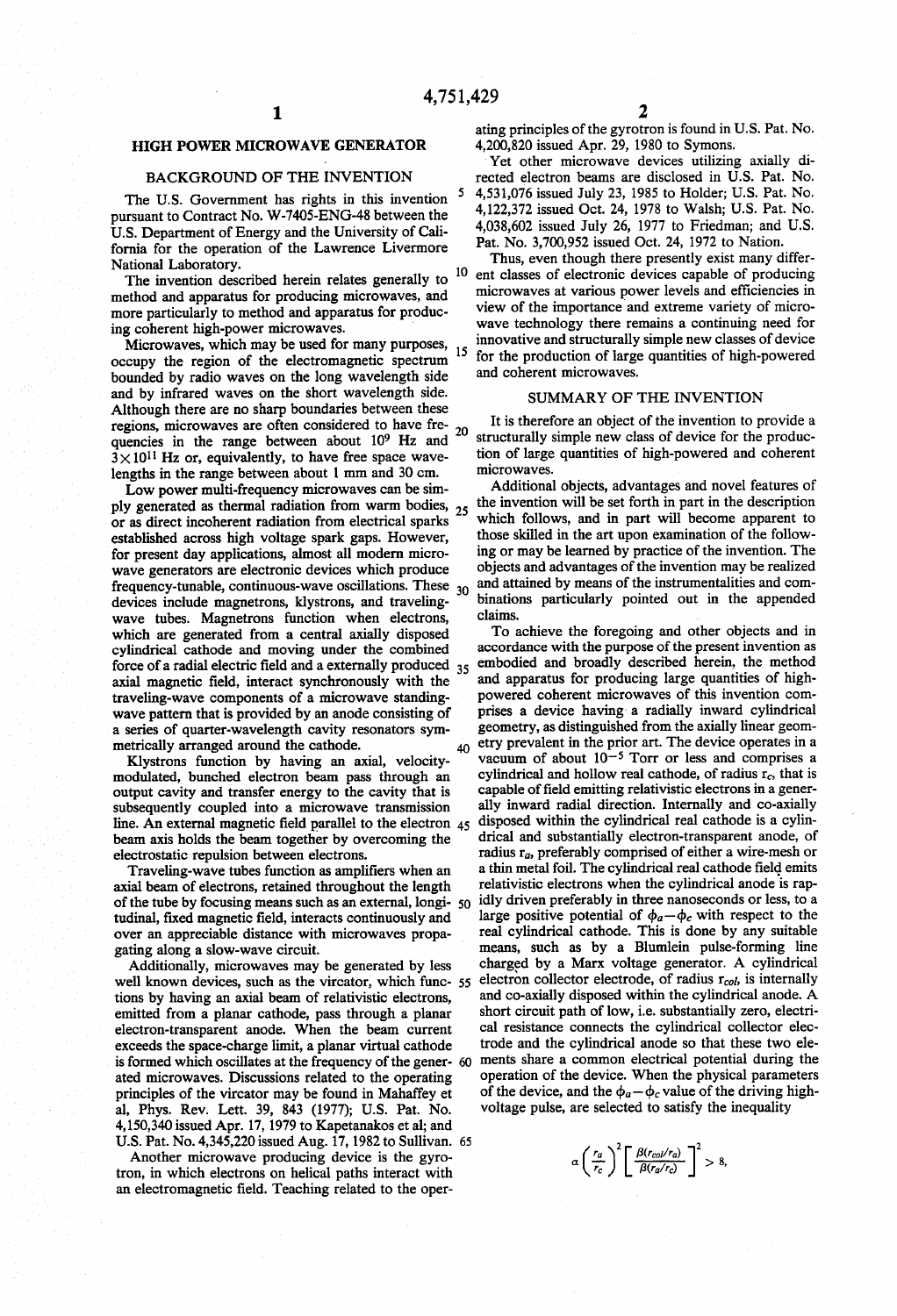where  $\alpha$  is a relativistic correction factor that is a function of  $\phi_a - \phi_c$ , and  $\beta$  is the Langmuir beta function, relativistic field emitted electrons from the cylindrical real cathode pass through the cylindrical electron-transparent anode and, when the current reaches the spacecharge limit, form a cylindrical virtual cathode. This drical anode and the cylindrical collector electrode. Large quantities of high-powered and coherent micro waves are produced by two mechanisms. First, by the 10 spatial and temporal oscillations of the cylindrical vir tual cathode itself. Second, by electrons reflexing back and forth between the cylindrical virtual cathode and the cylindrical real cathode. It is sometimes preferred to arrange that the axial length of the device and the wave- 15 length of the microwaves be approximately equal. Ad ditionally, it is sometimes preferred to add a cylindrical velvet lining to the electron emitting inner surface of the cylindrical real cathode, to aid in the field emission<br>process. process.

The benefits and advantages of the present invention, as embodied and broadly described herein, include, inter alia, the provision of a structurally simple new class of device for the production of large quantities of high-powered and coherent microwaves. 25

## BRIEF DESCRIPTION OF THE DRAWINGS

The accompanying drawings, which are incorpo rated in and form a part of the specification, illustrate an embodiment of the invention and, together with the 30 description, serve to explain the principles of the inven tion. In the drawings:

FIG. 1 is cut-away schematic view of a device for producing large quantities of high-powered and coher ent microwaves, that is in accordance with the present 35 cylindrical real cathode 20. In the presently preferred

invention.<br>FIG. 2 is a side view and a potential versus position plot within the device of FIG. 1, taken generally along line 2-2 in FIG. 1.

### DETAILED DESCRIPTION OF THE INVENTION

Reference will now be made in detail to the present preferred embodiment of the invention, an example of which is illustrated in the accompanying drawings. 45 Reference is made conjointly to FIGS. 1 and 2 which show, respectively, a cut-away schematic view and a side view of a device, in accordance with the present invention, for producing large quantities of high-powered and coherent microwaves. A device 10 is shown 50 contained within a vacuum tank 12 that is enacuated to a vacuum of about  $10^{-5}$  Torr, or less, by means of a vacuum pump 14 that communicates with tank 12 via a vacuum duct 16 as is very well known in the prior art. Tank 12, pump 14 and duct 16 are not shown in FIG. 2. 55 The dimensions of vacuum tank 12 should be large enough to preclude any appreciable electrical interac tion with device 10, during the operation of device 10 in accordance with standard and well known engineering practice. 60

Pulse generator 18, that is schematically shown, is mounted within vacuum tank 12. Pulse generator 18 comprises means for rapidly producing a large voltage, or potential difference, pulse. There are many different types and varieties of high-voltage pulse generators, all 65 very well known in the prior art, that may be used in pulse generator 18 may preferably comprise a Blumlein

pulse-forming line charged by a Marx voltage genera tor. Pulsed power technology is described at pages 2 to 12 of "An Introduction to the Physics of Intense Charged Particle Beams," by R. B. Miller, published by Plenum Press. New York and London (1982).

Device 10 is comprised of a cylindrical and hollow real cathode 20, that has an inner radius  $r_c$  which, in the presently preferred embodiment, is 10 cm. All dimen sions and parameters specified herein for the preferred embodiment of device 10 are approximate. The axial length of cylindrical real cathode 20 in the presently preferred embodiment is 6.7 cm. The functional purpose of cylindrical real cathode 20 is to field emit relativistic electrons in a generally inward radial direction. Cylindrical real cathode 20 may be constructed of any common, conducting structural material such as aluminum, copper or stainless steel. The actual thickness of the structural material that comprises cylindrical real cath ode 20 may have any convenient value and is not criti cal to the design of device 10. To aid in the field emission process, cylindrical real cathode 20 may be provided with a cylindrical inner lining, 22, of velvet. Velvet is the generic name of a fabric that is manufactured in a wide range of constructions and weights, is made of silk, rayon, cotton, nylon, or wool, and is characterized by having a short, soft and dense pile. Changing the axial length of cylindrical velvet inner lining 22 can provide a convenient means of changing the effective axial length of the field-emitting inner portion of cylin drical real cathode 20.

Device 10 further comprises a cylindrical and sub stantially electron-transparent anode 24, of radius  $r_a$ , that has the value of 8 cm in the presently preferred embodiment, and is of a length equal to the length of embodiment, cylindrical anode 24 is comprised of an aluminum wire mesh, the wires of which have a diame ter of 0.2 mm and a wire center-to-wire center spacing of 1 mm. However, in other embodiments of the inven 40 tion it is preferred that cylindrical anode 24 be comprised of other varieties of wire mesh, or of thin metal foils, such as approximately 0.01 to 0.03 mm thick alu minum foil.

Additionally, device 10 is comprised of an inner, cylindrical electron collector electrode 26, of outer radius  $r_{col}$  that is equal to 1 cm in the preferred embodiment, and of a preferred length equal to the length of cylindrical real cathode 20. Cylindrical electrode 26, which may be hollow, as shown, or solid, may be con structed of any conducting structural material such as aluminum, copper or stainless steel. As shown in FIG. 2, the radii  $r_c$ ,  $r_a$ , and  $r_{col}$  are all commonly centered about and along a device axis 28. Cylindrical electrode 26 and cylindrical anode 24 are electrically connected by a short circuit path of low, substantially zero, electri cal resistance, schematically shown as path 30 in FIG. 2, to insure that they will have a common electrical potential during the operation of device 10. As a practical matter it is generally preferred that cylindrical elec trode 26 and cylindrical anode 24 be shorted together at a location near to pulse generator 18.

During the operation of device 10, pulse generator 18 rapidly drives cylindrical anode 24 to a positive potential of  $\phi_a - \phi_c$  with respect to cylindrical real cathode 20. In the presently preferred embodiment,  $\phi_a - \phi_c$  should be approximately equal to 1 MV, with the potential rising to that value in three nanoseconds or less. As shown in the potential versus position plot of FIG. 2,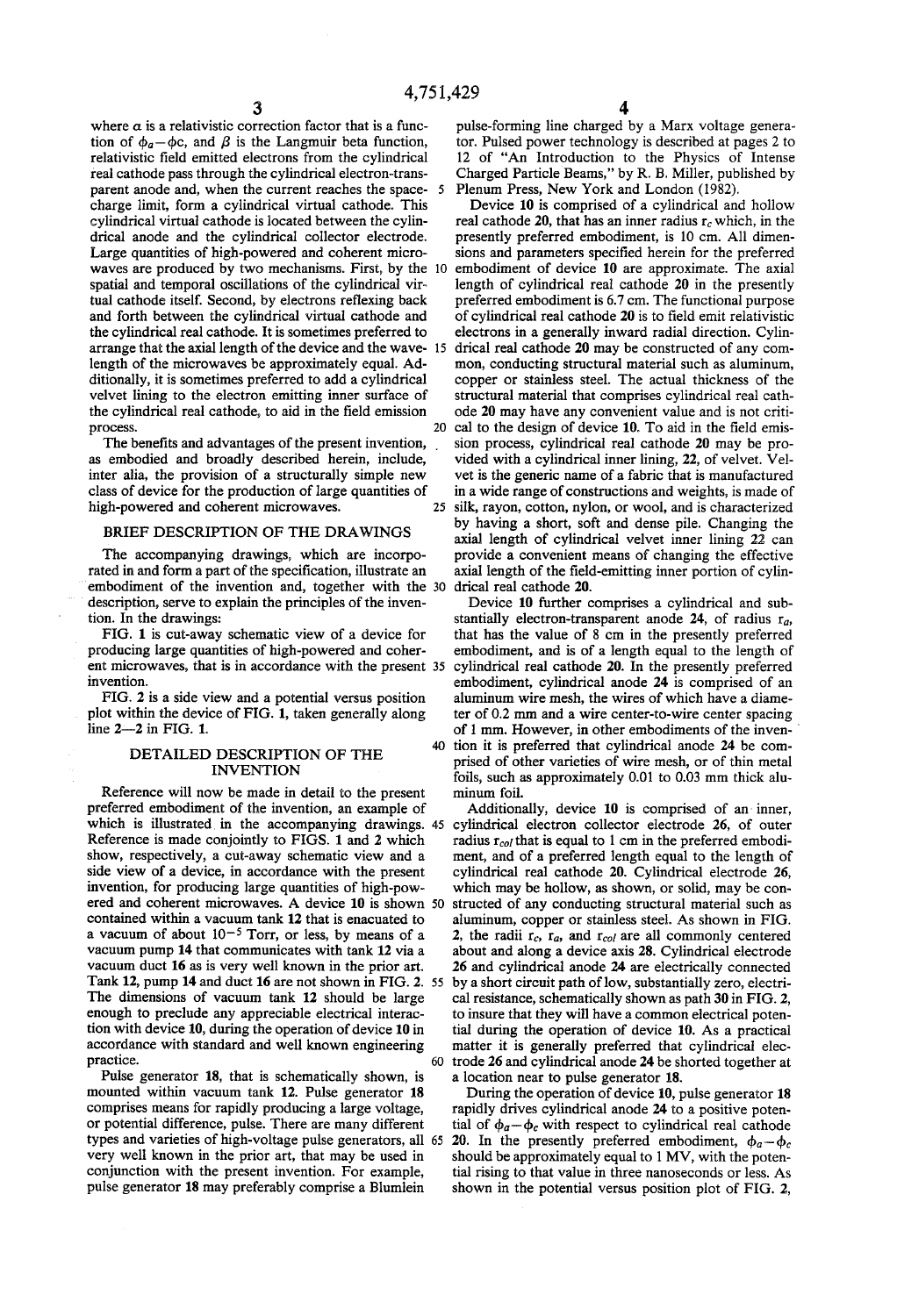$\phi_c$  may be taken to be the potential of cylindrical cath-<br>ode 20, and  $\phi_a$  may taken to be the potential of cylindrical anode 24. Note that  $\phi_a$  is equal to  $\phi_{col}$ , the potential of cylindrical electron collector 26. The presently pre-<br>ferred values of r. r. r. u and  $\phi_{\text{a}}$  as given berein. ferred values of  $r_c$ ,  $r_a$ ,  $r_{col}$  and  $\phi_a - \phi_c$ , as given herein, have been selected so that cylindrical real cathode 20 will field emit relativistic electrons that pass through substantially electron-transparent cylindrical anode 24 and create a cylindrical virtual cathode 32, generally co-axially disposed between cylindrical anode 24 and cylindrical electrode 26, at the approximate radius  $r_{vc}$ from axis 28. A virtual cathode is herein defined as a spatial region, within an electronic device, having a negative electrical potential minimum such that only a portion of the electrons approaching it are transmitted onward, with the remainder being reflected or reflexed high-powered and coherent microwaves having the approximate frequency of 4.5 GHz are produced in  $_{20}$ <br>device 40 by the restial and terms of assillations of 20 device 10 by the spatial and temporal oscillations of cylindrical virtual cathode 32, and also by electrons that reflex back and forth between cylindrical virtual cath ode 32 and cylindrical real cathode 20 along orbits such as orbits 34 and 36 as shown in FIG. 2. Since cylindrical real cathode 20 and cylindrical virtual cathode 32 are each of large arial extent, large quantities of high-pow ered and coherent microwaves are produced by device 10. These microwaves may be utilized within vacuum tank 12 or transported for an external use.<br>The values of  $r_c$ ,  $r_a$ ,  $r_{col}$  and  $\phi_a - \phi_c$  must be properly 15 25 30

selected in order to insure the formation of a cylindrical virtual cathode within the device. The reasons for this are made clear by an analysis of the physics of the de vice. As well known since the second decade of the 35 present century, largely because of the pioneering re search of Langmuir and his colleagues, the electric current that can flow between electrodes in vacuum is limited by space charge. Much of the theory of the space charge limitation of current flow is summarized 40 and presented in the book "Electron Dynamics of Diode Regions" by Birdsall and Bridges, Academic Press, New York and London (1966), which is hereby incorporated by reference herein.

In the non-relativistic case, the maximum current <sup>45</sup> density between cylindrical cathode 20 and cylindrical anode 24 of device 10 is limited to

$$
I_{ca} = \frac{1}{9\pi} \left(\frac{2e}{m}\right)^{\frac{1}{2}} \frac{(\phi_a - \phi_c)^{3/2}}{r_c^2 \left[\beta(r_a/r_c)\right]^2}
$$

where  $\beta(r_a/r_c)$  is a function of  $(r_a/r_c)$  and e and m are the charge and mass, respectively, of the electron. In  $_{55}$ this case electrons are assumed to leave cathode 20 with negligible velocity. The values of the  $\beta$  function, which<br>is herein named the Langmuir beta function, are given in many references, such as in Langmuir and Compton, Reviews of Modern Physics 3, 237 to 257 (1931), which  $60$ 

is hereby incorporated by reference herein.<br>Also in the non-relativistic case, and now assuming monoenergetic stream of injected electrons wherein each electron has the energy given to an electron when, each electron has the energy given to an electron when, after starting with zero velocity, the electron falls 65 through a potential change of  $\phi_a-\phi_c$ , the maximum current density between cylindrical anode 24 and cylin drical electrode 26 is limited to

$$
I_{a,col} = \frac{8}{9\pi} \left(\frac{2e}{m}\right)^{\frac{1}{2}} \frac{(\phi_a - \phi_c)^{3/2}}{r_a^2 \left[\beta(r_{col}/r_a)\right]^2} \ .
$$

<sup>10</sup> mum value, as shown in the potential versus position As the monoenergetic electron current density rises from zero to this maximum value, the potential minimum,  $\phi_m$ , in the spatial region between cylindrical anode 24 and cylindrical electrode 26 drops to a miniplot of FIG. 2. When the injected monoenergetic electron current density attempts to exceed this maximum value, cylindrical virtual cathode 32 forms at the cylindrical radius  $r_{vc}$ , also as shown in FIG. 2. Microwaves are then produced by device 10 by the physical mecha nisms described hereinabove.

The value of the physical parameters of device 10, in the non-relativistic case, must be selected so that  $I_{ca}$  is greater than  $I_{a,col}$ . In the relativistic case, a relativistic correction factor  $\alpha$ , which is a function of  $\phi_a-\phi_c$ , must be further included with this inequality. In the non relativistic case, that is for low to moderate values of  $\phi_a-\phi_c$ , the value of  $\alpha$  is equal to one, or unity. For increasingly higher values of  $\phi_a-\phi_c$ ,  $\alpha$  gradually takes on decreasing, but positive, values. In other words,  $\alpha I_{ca}$ must be greater than  $I_{a, col}$ . Thus

$$
\alpha \left(\frac{r_a}{r_c}\right)^2 \left[\frac{\beta(r_{col}/r_a)}{\beta(r_a/r_c)}\right]^2 > 8
$$

50 computer calculations performed at the Lawrence Liver ermore National Laboratory, it is believed that the presis the governing inequality that must be satisfied by the values of  $r_c$ ,  $r_{ca}$ ,  $r_{col}$  and  $\phi_a - \phi_c$  of device 10 in order to insure that the device will function properly and produce coherent microwaves. In the presently preferred embodiment of the invention, as previously set forth,  $r_c$ has the value 10 cm,  $r_a$  has the value 8 cm,  $r_{col}$  has the value 1 cm, and  $\phi_a - \phi_c$  has the value 1 MV. These values satisfy the governing inequality. It is particularly pointed out that for  $\phi_a - \phi_c$  equal to 1 MV,  $\alpha$  has a value that is only slightly less than unity. In general, the val ues of  $\alpha$  may be experimentally or theoretically determined. For example, the current density in the relativis tic planar diode is calculated at pages 42 to 45 of "An Introduction to the Physics of Intense Charged Particle Beams,' by R. B. Miller, published by Plenum Press, New York and London (1982), which textbook is hereby incorporated by reference herein. According to computer calculations performed at the Lawrence Liv ently preferred embodiment of the invention will produce coherent microwaves of frequency 4.5 GHz.

The axial length of device 10 must be long enough to permit the physical formation of a cylindrical virtual cathode. On the other hand, if the axial length of device 10 is very long, strong phase space coupling between radial and axial degrees of freedom will tend to make the microwaves, produced by device 10, become incoherent. It is consequently preferred that the axial length of devices according to the invention be approximately as long as the wavelength of the coherent microwaves produced by the device. Thus the axial length of device 10, in its presently preferred embodiment, should be approximately 6.7 cm, which is the approximate free space wavelength of 4.5 GHz microwaves.

It is thus appreciated that in accordance with the invention as herein described as shown in FIGS. 1 and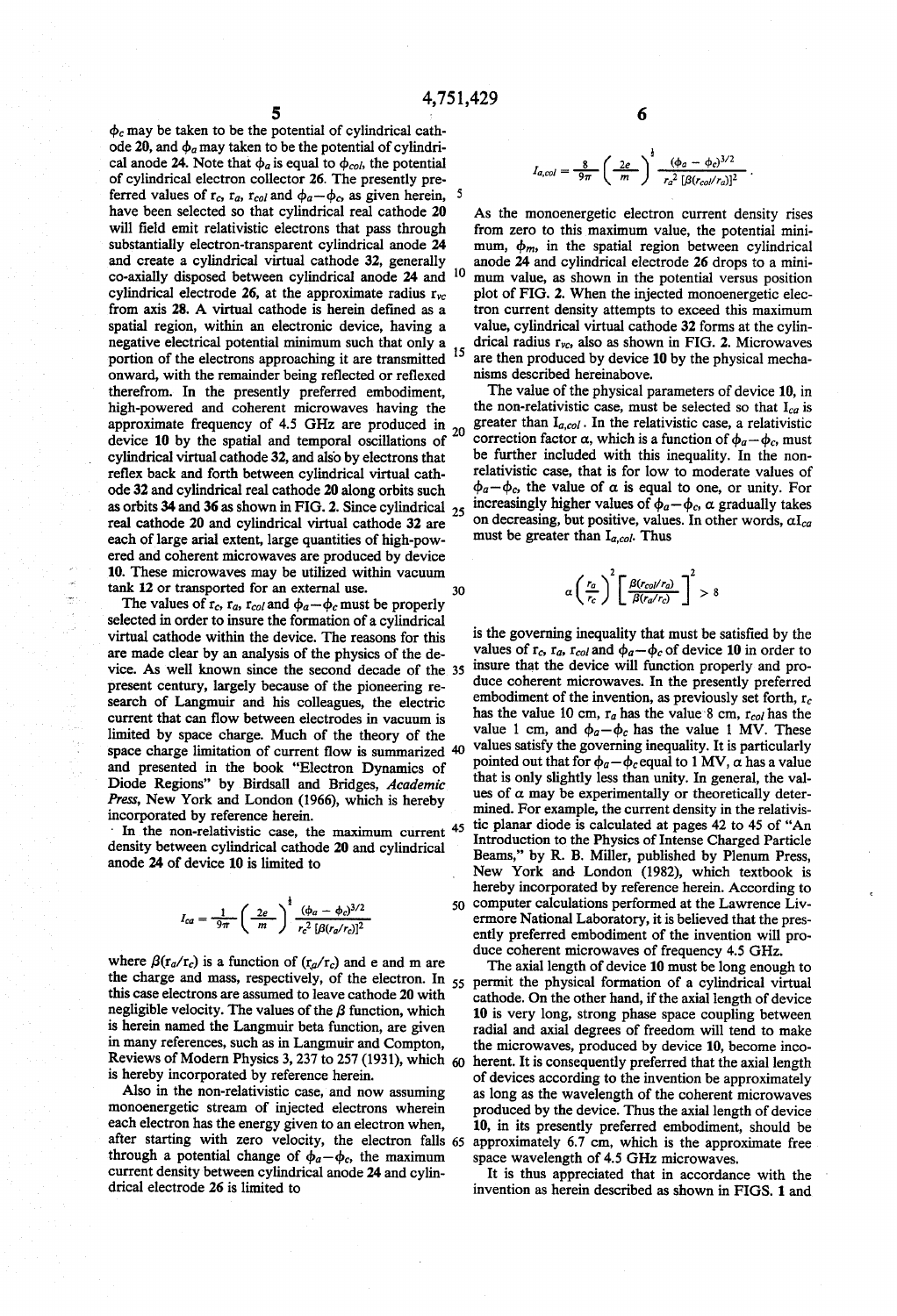2, a structurally simple new class of device for the production of large quantities of high-powered and coherent microwaves is provided.

The foregoing description of a preferred embodiment of the invention has been presented for purposes of 5 illustration and description. It is not intended to be exhaustive or to limit the invention to the precise form disclosed, and many modifications and variations are possible in light of the above teaching. For example, it is presently believed that devices according to the  $in$ -  $10$ vention, even while not having inner cylindrical elec tron collector electrodes, such as cylindrical electrode 26, may yet produce coherent microwaves. It is further believed possible to construct coherent microwave producing devices, according to the invention, wherein 15 an inner cylindrical cathode has a radius that is less than that of an outer, electron-transparent cylindrical anode, with the inner cathode emitting relativistic electrons in<br>an outward direction. In this case an outer cylindrical virtual cathode may be formed that is surroundingly  $_{20}$  disposed about both the cylindrical anode and cathode. The preferred embodiment herein described was chosen in order to best explain the principles of the invention and its practical application to thereby enable other skilled in the art to best utilize the invention in various 25 embodiments and with various modifications as are suited to the particular use contemplated. It is intended that the scope of the invention be defined by the claims appended hereto.

I claim:

1. A device, that operates in a vacuum of about  $10^{-5}$ Torr or less, for producing high-powered and coherent microwaves, the device comprising: 30

- a cylindrical and hollow real cathode, of radius  $r_c$ , for field emitting relativistic electrons in a generally 35 inward radial direction;
- a cylindrical and substantially electron-transparent anode, of radius  $r_a$ , internally and co-axially disposed within said cylindrical real cathode;
- a cylindrical electron collector electrode, of radius  $40$ <br>r<sub>col</sub>, internally co-axially disposed within said cylindrical anode, with said cylindrical electrode and said cylindrical anode connected by a short circuit path of low electrical resistance so that said cylinpath of low electrical resistance so that said cylindrical electrode and said cylindrical anode share a 45 common electrical potential during the operation of said device; and
- means for rapidly driving said cylindrical anode to a positive potential of  $\phi_a-\phi_c$  with respect to the potential of said cylindrical real cathode, with the 50 values of  $r_c$ ,  $r_a$ ,  $r_{col}$  and  $\phi_a - \phi_c$  selected to satisfy the inequality

$$
\alpha \left(\frac{r_a}{r_c}\right)^2 \left[\frac{\beta(r_{col}/r_a)}{\beta(r_a/r_c)}\right]^2 > 8, \tag{55}
$$

wherein  $\alpha$  is a relativistic correction factor that is a function of  $\phi_a-\phi_c$ , and  $\beta$  is the Langmuir beta function, so that said cylindrical real cathode field 60 emits relativistic electrons that pass through said substantially electron-transparent cylindrical anode and create cylindrical virtual cathode that is generally co-axially disposed between said cylingenerally co-axially disposed between said cylin-<br>drical anode and said cylindrical electrode, and so 65 that said high-powered and coherent microwaves are produced by spatial and temporal oscillations of said cylindrical virtual cathode, and by electrons

that reflex back and forth between said cylindrical virtual cathode and said cylindrical real cathode.

2. A device for producing high-powered and coher ent microwaves, as recited in claim 1, wherein the axial length of said device is approximately equal to the wavelength of the coherent microwaves produced by the device.

3. A device for producing high-powered and coher ent microwaves, as recited in claim 1, wherein said driving means is comprised of a Blumlein pulse-forming line charged by a Marx voltage generator.

4. A device for producing high-powered and coherent microwaves, as recited in claim 3, in which said Blumlein pulse-forming line charged by Marx voltage generator provides means for driving said cylindrical anode to a positive potential of a  $\phi_a - \phi_c$  with respect to the potential of said cylindrical real cathode, in a time of three nanoseconds or less.

5. A device for producing high-powered and coherent microwaves, as recited in claim 3, further comprising a cylindrical velvet inner lining for said cylindrical

real cathode, to aid in the field emission process. 6. A device for producing high-powered and coher ent microwaves, as recited in claim 5, in which said cylindrical anode is comprised of a wire mesh.

7. A device for producing high-powered and coher ent microwaves, as recited in claim 5, in which said cylindrical anode is comprised of a thin metal foil.

8. A method for producing high-powered and coher ent microwaves within an evacuated spatial region hav ing a vacuum of about  $10^{-5}$  Torr or less, the method comprising the steps of:

- rapidly driving a cylindrical and substantially elec tron-transparent anode, of radius  $r_a$ , that is internally and co-axially disposed within a cylindrical<br>and hollow real cathode, of radius  $r_c$ , to a positive potential of  $\phi_a - \phi_c$  with respect to the potential of said cylindrical real cathode, thereby causing the field emission of relativistic electrons from said cylindrical real cathode in a generally inward ra dial direction toward and through said substan tially electron-transparent cylindrical anode;
- connecting a cylindrical electron collector electrode, of radius  $r_{col}$ , that is internally and co-axially disposed within said cylindrical and substantially elec tron-transparent anode, to said cylindrical anode by a short circuit path of low electrical resistance, so that said cylindrical electrode and said cylindri cal anode share a common electrical potential dur ing the operation of said device; and
- selecting the values of  $r_c$ ,  $r_a$ ,  $r_{col}$ , and  $\phi_a \phi_c$  to satisfy the inequality

$$
\alpha \left(\frac{r_a}{r_c}\right)^2 \left[\frac{\beta(r_{col}/r_a)}{\beta(r_a/r_c)}\right]^2 > 8,
$$

wherein  $\alpha$  is a relativistic correction factor that is a function of  $\phi_a-\phi_c$ , and  $\beta$  is the Langmuir beta function, so that said field emitted relativistic elec trons create a cylindrical virtual cathode that is generally co-axially disposed between said cylin drical anode and said cylindrical electrode, with<br>said high-powered and coherent microwaves being produced by spatial and temporal oscillations of the cylindrical virtual cathode, and by electrons